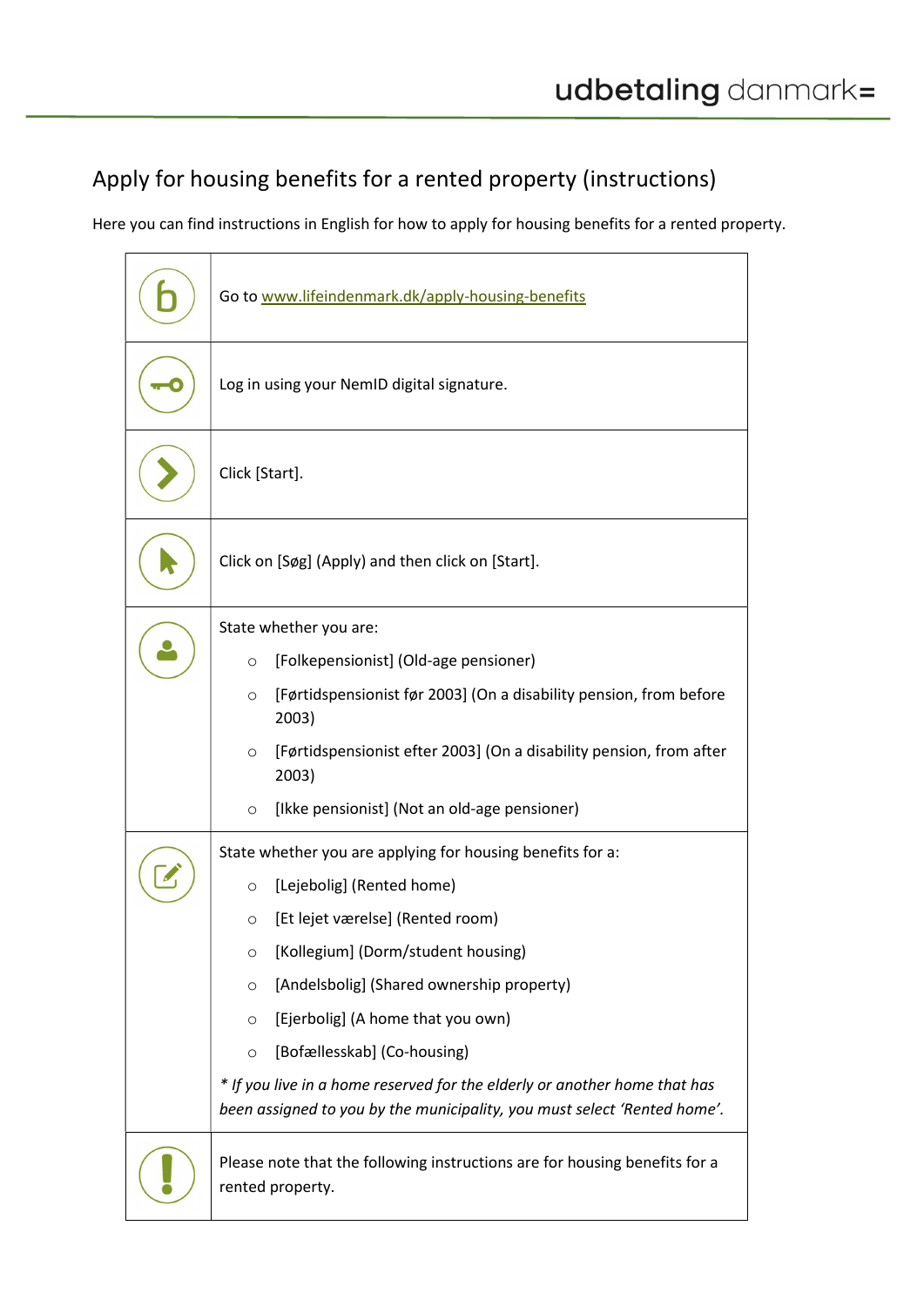|  | State whether the address you are applying for housing benefits for is or<br>will be your permanent home. Choose between:                                                                                                                                                                                                                                                                                                            |
|--|--------------------------------------------------------------------------------------------------------------------------------------------------------------------------------------------------------------------------------------------------------------------------------------------------------------------------------------------------------------------------------------------------------------------------------------|
|  | [Korrekt] (Correct)<br>$\circ$                                                                                                                                                                                                                                                                                                                                                                                                       |
|  | [Ikke korrekt] (False)<br>$\circ$                                                                                                                                                                                                                                                                                                                                                                                                    |
|  | *In order to receive housing benefits, you must have a permanent address<br>in Denmark meaning you have to stay at the residence for more than half<br>the time of your tenancy. If you live somewhere else for six months within a<br>year (for example, abroad, in another home, or in prison) then you are not<br>entitled to receive housing benefits. This applies from the date where your<br>stay outside of the home begins. |
|  | If you answered 'Correct', you must click [Ja, start ansøgning] (Yes, start<br>application) to apply for housing benefits.                                                                                                                                                                                                                                                                                                           |
|  | Under 'Basisoplysninger' (Basic information), you can see the information<br>that has been retrieved on your home.                                                                                                                                                                                                                                                                                                                   |
|  | Under 'Har du boet i boligen mere end en måned?', you must state<br>whether you have lived in the home for more than one month. Choose<br>between:                                                                                                                                                                                                                                                                                   |
|  | [Ja] (Yes)<br>$\circ$                                                                                                                                                                                                                                                                                                                                                                                                                |
|  | [Nej] (No)<br>$\circ$                                                                                                                                                                                                                                                                                                                                                                                                                |
|  | If your answer is no, then under 'Hvilken dato flytter/flyttede du ind?'<br>you must state what date you are moving/moved in.                                                                                                                                                                                                                                                                                                        |
|  | Under 'Hvilken indflytningsdato står der i din lejekontrakt?', you must<br>state what moving in date is listed in your rental contract.                                                                                                                                                                                                                                                                                              |
|  | If your answer is yes, then under 'Ønsker du at søge boligstøtte fra en<br>senere dato?' you must state whether you want to apply for housing<br>benefits from a later date than the date listed in the field. Choose<br>between:                                                                                                                                                                                                    |
|  | [Ja] (Yes)<br>O                                                                                                                                                                                                                                                                                                                                                                                                                      |
|  | [Nej] (No)<br>$\circ$                                                                                                                                                                                                                                                                                                                                                                                                                |
|  | If your answer is yes, then you must state the date from which you want<br>to apply for housing benefits under 'Hvornår vil du søge om boligstøtte<br>fra?'.                                                                                                                                                                                                                                                                         |
|  | Under 'Hvad er dit telefonnummer?' you can write your phone number so<br>that Udbetaling Danmark can contact you if they have questions regarding<br>your application.                                                                                                                                                                                                                                                               |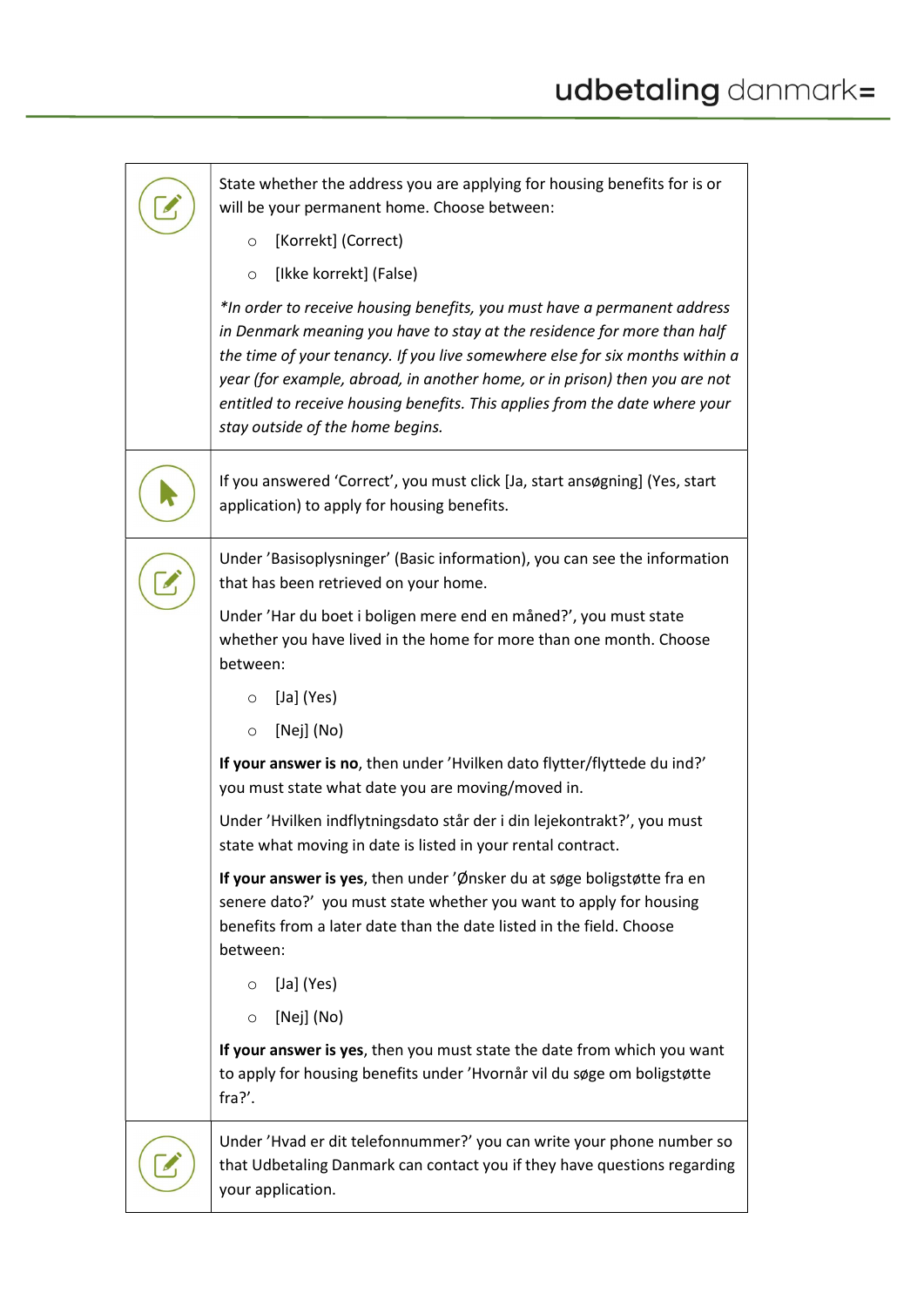| Click [Næste] (Next).                                                                                                                                                            |
|----------------------------------------------------------------------------------------------------------------------------------------------------------------------------------|
| Under 'Beboere' (Residents), you must answer [Ja] (Yes) or [Nej] (No) to<br>the following if it has not already been filled out:                                                 |
| 'Er du pensionist?' (Are you an old-age pensioner?)<br>$\circ$                                                                                                                   |
| If your answer is yes, you must respond to 'Hvilken type<br>pensionist er du? (What kind of pensioner are you?)                                                                  |
| 'Modtager du døgnhjælp?' (Are you receiving 24-hour care?)<br>O                                                                                                                  |
| 'Bruger du pladskrævende hjælpemidler?' (Are you using aids that<br>$\circ$<br>take up a lot of space?)                                                                          |
| If your answer is yes, you must respond to 'Bor du i en ældre- eller<br>plejebolig?' (Are you living in a home reserved for the elderly or a<br>nursing home)                    |
| Under 'Hvem bor i boligen ud over dig?' (Who is living in the home besides<br>yourself?) you must add the people, including children, who live in the<br>home besides yourself.  |
| If you add a person from the list, you must answer [Ja] (Yes) or [Nej](No)<br>to:                                                                                                |
| 'Modtager <personens navn=""> døgnhjælp?' (Is <the name="" of="" the<br=""><math>\circ</math><br/>person&gt; receiving 24-hour care?)</the></personens>                          |
| 'Bruger <personens navn=""> pladskrævende hjælpemidler?' (Is <the<br><math>\circ</math><br/>name of the person&gt; using aids that take up a lot of space?)</the<br></personens> |
| 'Har [personens navn] NemID?' (Does <the name="" of="" person="" the=""><br/><math display="inline">\circ</math><br/>have NemID?)</the>                                          |
| You must add the people who are not on the list yourself. You can do so by<br>clicking [Tilføj ny person] (Add new person) and stating the person's:                             |
| 'Navn' (Name)<br>$\circ$                                                                                                                                                         |
| 'CPR-nummer' (Civil registration number)<br>$\circ$                                                                                                                              |
| In addition, you must state whether the person:                                                                                                                                  |
| 'Bor sammen med mig' (Lives together with me) or<br>$\circ$                                                                                                                      |
| 'Lejer sig ind på et værelse' (Is renting a room)<br>$\circ$                                                                                                                     |
| Click [Næste] (Next).                                                                                                                                                            |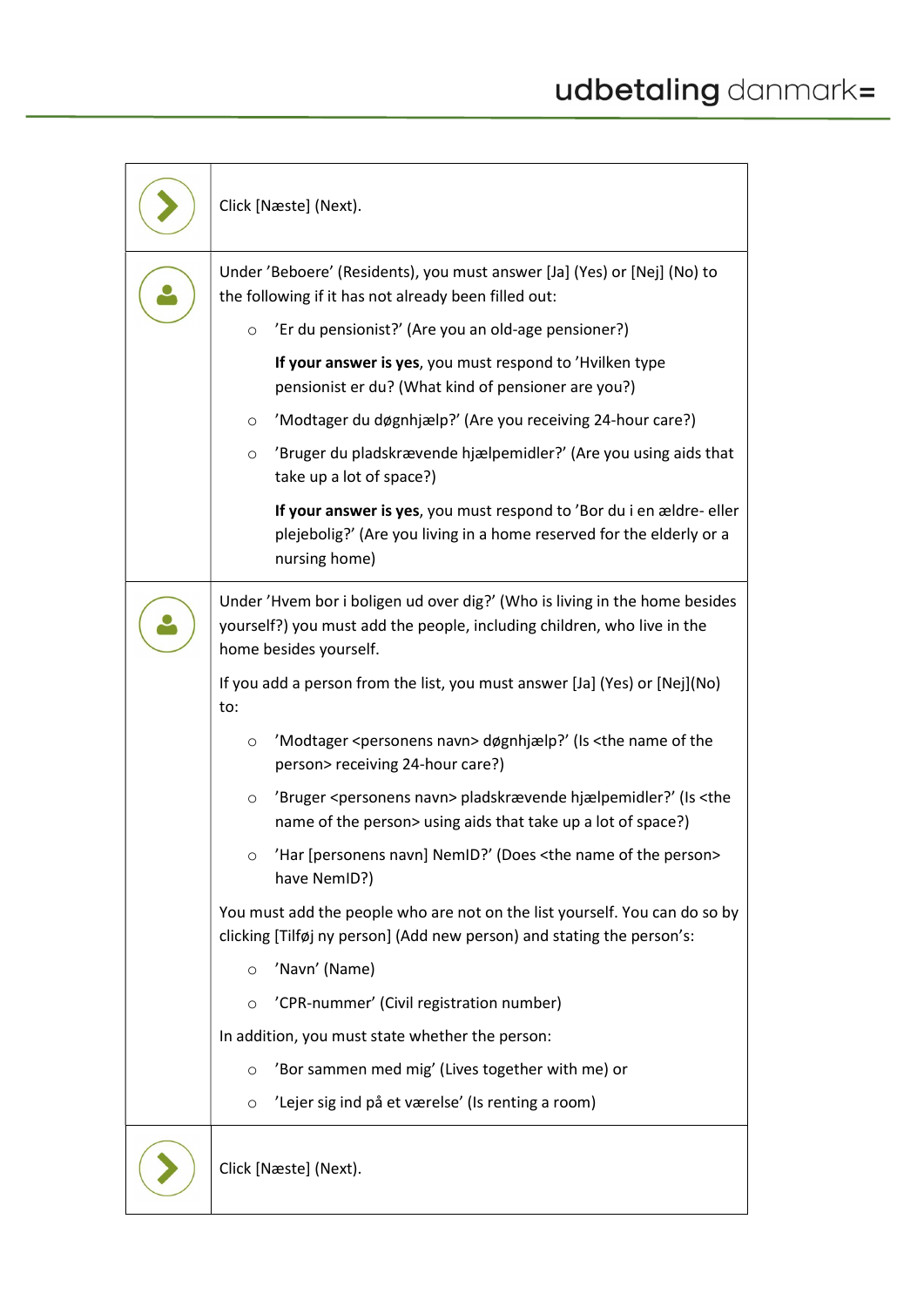| Under 'Boligen' you must state the following if it has not already been<br>stated:                                                                                                                                                                                                                                                                                             |
|--------------------------------------------------------------------------------------------------------------------------------------------------------------------------------------------------------------------------------------------------------------------------------------------------------------------------------------------------------------------------------|
| 'Hvor stor er din bolig?' (How large is your home?)<br>$\circ$                                                                                                                                                                                                                                                                                                                 |
| 'Hvor mange værelser har boligen?' (How many rooms does the<br>$\circ$<br>home have?)                                                                                                                                                                                                                                                                                          |
| 'Hvad betaler du i husleje om måneden uden forbrug?' (What is<br>$\circ$<br>your monthly rent, excluding utilities?)                                                                                                                                                                                                                                                           |
| 'Er der varslet ændringer i din husleje?' (Have you been given<br>$\circ$<br>notice of changes to your rent?) - answer [Ja] (Yes) or [Nej](No)                                                                                                                                                                                                                                 |
| If your answer is yes, you must respond to:                                                                                                                                                                                                                                                                                                                                    |
| 'Hvor meget skal du betale i husleje efter ændringen?' (From what<br>date does the new rent take effect?)                                                                                                                                                                                                                                                                      |
| 'Hvilken dato gælder den nye husleje fra?' (From what date does<br>the new rent take effect?)                                                                                                                                                                                                                                                                                  |
| 'Betaler du a conto varme til din udlejer?' (Are you paying on-<br>$\circ$<br>account heating to your landlord?) - answer [Ja] (Yes) or [Nej]<br>(No).                                                                                                                                                                                                                         |
| If your answer is no, you must respond to:                                                                                                                                                                                                                                                                                                                                     |
| 'Betaler du for varme direkte til et varmeselskab?' (Are you paying<br>a utility company directly for heating?) - answer [Ja] (Yes) or [Nej]<br>(No)                                                                                                                                                                                                                           |
| 'Vedhæft din lejekontrakt' (Attach your rental contract)<br>$\circ$                                                                                                                                                                                                                                                                                                            |
| You do so by clicking [Tilføj billede eller dokument] (Add image or<br>document) *                                                                                                                                                                                                                                                                                             |
| 'Bruges en del af boligens værelser til erhverv?' (Are some of the<br>$\circ$<br>rooms in the home used for commercial purposes?) - answer [Ja]<br>(Yes) or [Nej] (No)                                                                                                                                                                                                         |
| If your answer is yes, you must respond to:                                                                                                                                                                                                                                                                                                                                    |
| 'Hvor mange værelser bruges til erhverv?' (How many rooms are<br>used for commercial purposes?)                                                                                                                                                                                                                                                                                |
| * Please send us documentation for what you pay in rent. For example, this<br>could be a copy of your rental contract. If you do not have a rental<br>contract, it can be the latest statement from betalingsservice or a letter<br>from your landlord clearly indicating what your rent is (excluding utilities).<br>It must be stated which address you are paying rent for. |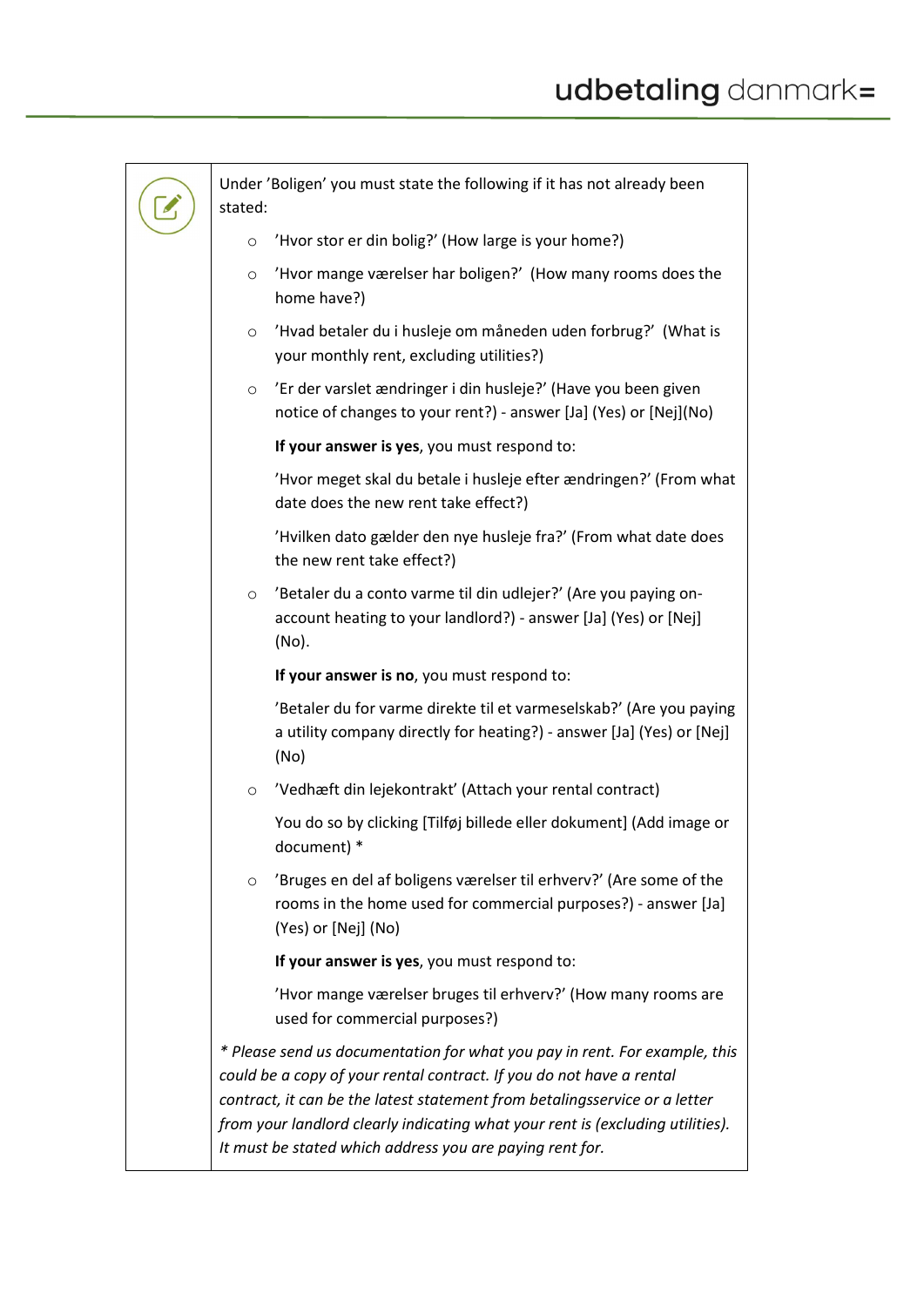| Click [Næste] (Next).                                                                                                                                                                                                                                                                                               |
|---------------------------------------------------------------------------------------------------------------------------------------------------------------------------------------------------------------------------------------------------------------------------------------------------------------------|
| Under 'Indkomst' (Income), you must state what you expect your income<br>to be in the future. If some of the fields are already filled in, this<br>information has been retrieved from the Danish Tax Agency. Correct the<br>figures if they do not match the income you are expecting to receive in the<br>future. |
| Under 'Indkomst' (Income), you must state:                                                                                                                                                                                                                                                                          |
| 'Løn pr. måned. Før skat, efter AM-bidrag, inkl. feriepenge.' (Salary<br>$\circ$<br>per month, before tax, after the AM contribution, including<br>holiday pay.)                                                                                                                                                    |
| 'Feriepenge pr. måned. Før skat.' (Holiday pay per month, before<br>$\circ$<br>tax.)                                                                                                                                                                                                                                |
| 'Dagpenge pr. måned. Før skat, efter ATP-bidrag.' (Unemployment<br>$\circ$<br>insurance per month, before tax, after ATP contributions.)                                                                                                                                                                            |
| 'Kontanthjælp pr. måned. Før skat, efter ATP-bidrag.' (Cash<br>$\circ$<br>benefits per month, before tax, after ATP contributions.)                                                                                                                                                                                 |
| 'SU pr. måned. Før skat, inkl. andre legater.' (State study grant per<br>$\circ$<br>month, before tax, including other scholarships.)                                                                                                                                                                               |
| 'Folke- og førtidspension pr. måned. Før skat, efter ATP-bidrag,<br>$\circ$<br>uden skattefrie tillæg.' (State pension and disability pension per<br>month, before tax, after ATP contributions, without tax-free<br>supplements.)                                                                                  |
| 'ATP som indkomst pr. måned. Før skat.' (ATP as income per<br>$\circ$<br>month, before tax.)                                                                                                                                                                                                                        |
| 'Anden pension pr. måned. Før skat, efter ATP-bidrag.' (Other<br>O<br>pensions per month, before tax, after ATP contributions.)                                                                                                                                                                                     |
| 'Efterløn pr. måned. Før skat, efter ATP-bidrag.' (Early retirement<br>O<br>pension per month, before tax, after ATP contributions.)                                                                                                                                                                                |
| 'DIS-indkomst pr. måned. Kun for ansatte på skibe. Efter skat, efter<br>O<br>ATP-bidrag.' (DIS income per month, only for employees on ships.<br>After tax, after ATP contributions.)                                                                                                                               |
| 'Skattepligtige engangsbeløb pr. måned. Før skat.' (Taxable lump<br>O<br>sums per month, before tax.)                                                                                                                                                                                                               |
| 'Skattefrie beløb pr. måned.' (Tax-free amounts per month)<br>O                                                                                                                                                                                                                                                     |
| 'Anden personlig indkomst pr. måned. Fx fri bil og telefon,<br>O                                                                                                                                                                                                                                                    |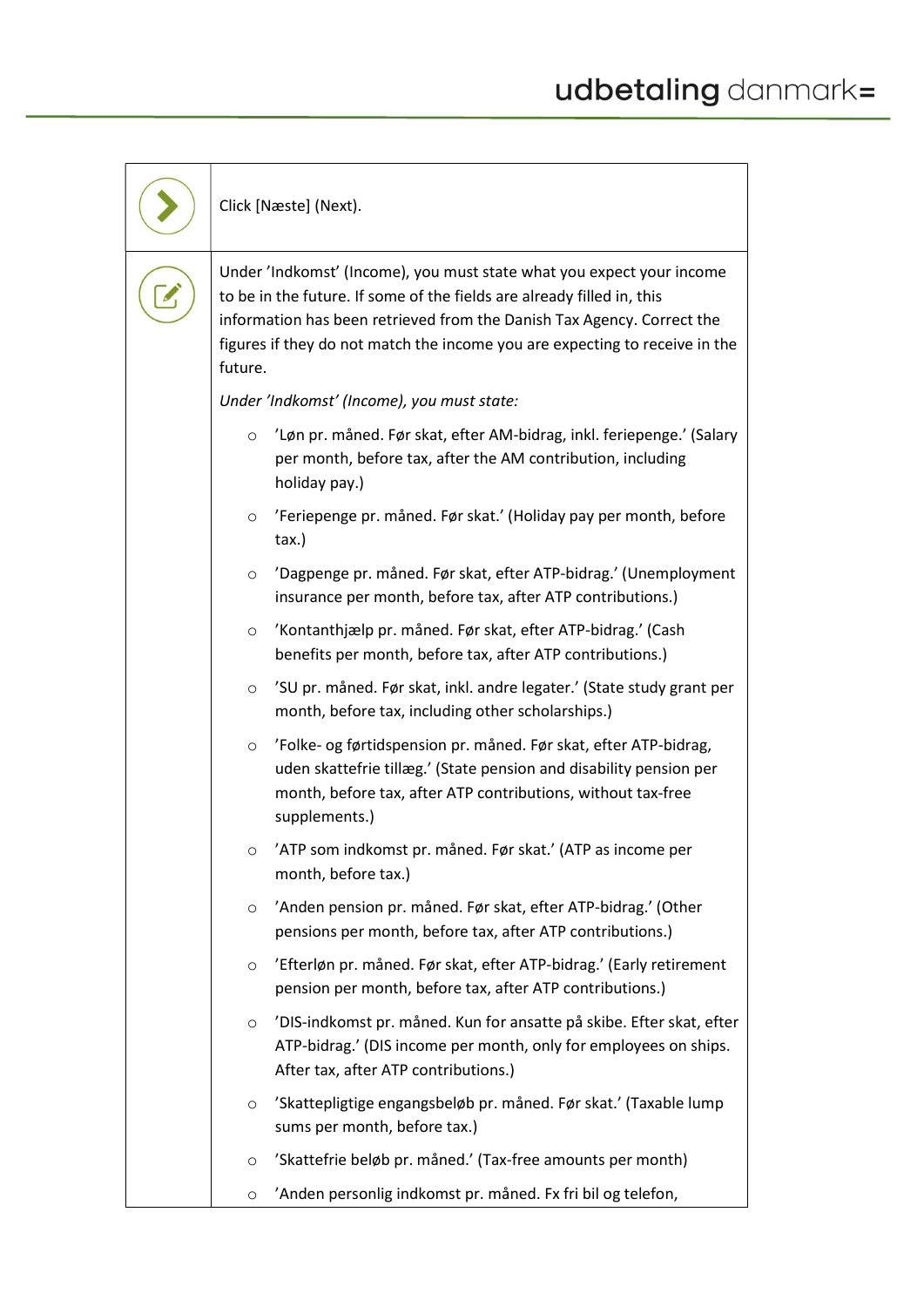|             | bestyrelseshonorar mv. Før skat, efter ATP-bidrag.' (Other<br>personal income per month. For example, free car and telephone,<br>board member fees, etc. Before tax, after ATP contributions.)                                                                                                                    |
|-------------|-------------------------------------------------------------------------------------------------------------------------------------------------------------------------------------------------------------------------------------------------------------------------------------------------------------------|
| $\circ$     | 'Bidrag pr. år. Fx børnebidrag udover normalbidraget (barnets<br>indkomst), ægtefællebidrag mv.' (Contributions per year. For<br>example, child support beyond the normal contribution (child's<br>income), spousal maintenance, etc.)                                                                            |
| $\circ$     | 'Indkomst for selvstændig virksomhed pr. år. Overskud eller<br>underskud i virksomheden før skat.' (Income from self-<br>employment per year. Profits or losses of the company before<br>tax.)                                                                                                                    |
| $\circ$     | 'Udenlandsk indkomst/pension pr. år. Udbetalt beløb.' (Foreign<br>income/pension per year. The amount that was received by you.)                                                                                                                                                                                  |
|             | Under 'Fradrag' (Deductions), you must state:                                                                                                                                                                                                                                                                     |
| $\circ$     | 'Indbetaling til privat pension pr. år Kun til ratepension eller<br>pension med løbende udbetaling. Skal være fradragsberettiget hos<br>SKAT.' (Payments made to private pensions per year - only for<br>fixed-term annuity pensions or pensions with ongoing payments.<br>Must be deductible according to SKAT.) |
| $\circ$     | 'Andre fradrag pr. år. Fx indskud på iværksætterkonto, underskud i<br>personlig indkomst fra tidligere år mv. før skat.' (Other deductions<br>per year. For example, amounts added to entrepreneur accounts<br>(iværksætterkonto), deficits in personal income from previous<br>years, etc. before tax.)          |
| O           | 'Renteudgift til kapitalindkomst pr. år. Fx renter fra forbrugslån,<br>realkreditlån eller andre former for lån.' (Interest expense for<br>capital income per year. For example, interest on consumer loans,<br>mortgages or other kinds of loans.)                                                               |
| must state: | Under 'Kapital- og aktieindkomst' (Income from capital and stocks) you                                                                                                                                                                                                                                            |
| $\circ$     | 'Renteindtægt pr. år. Fx renteindtægter af penge i banken, fra<br>obligationer og pantebreve.' (Interest revenue per year. For<br>example, revenue from money in the bank, from bonds and<br>mortgage deeds.)                                                                                                     |
| $\circ$     | 'Lejeindtægt pr. år. Efter skat.' (Income from rent per year. After<br>tax.)                                                                                                                                                                                                                                      |
| $\circ$     | 'Anden kapitalindkomst pr. år. Fx gevinst eller tab på obligationer.'<br>(Other capital income per year. For example, gains or losses from                                                                                                                                                                        |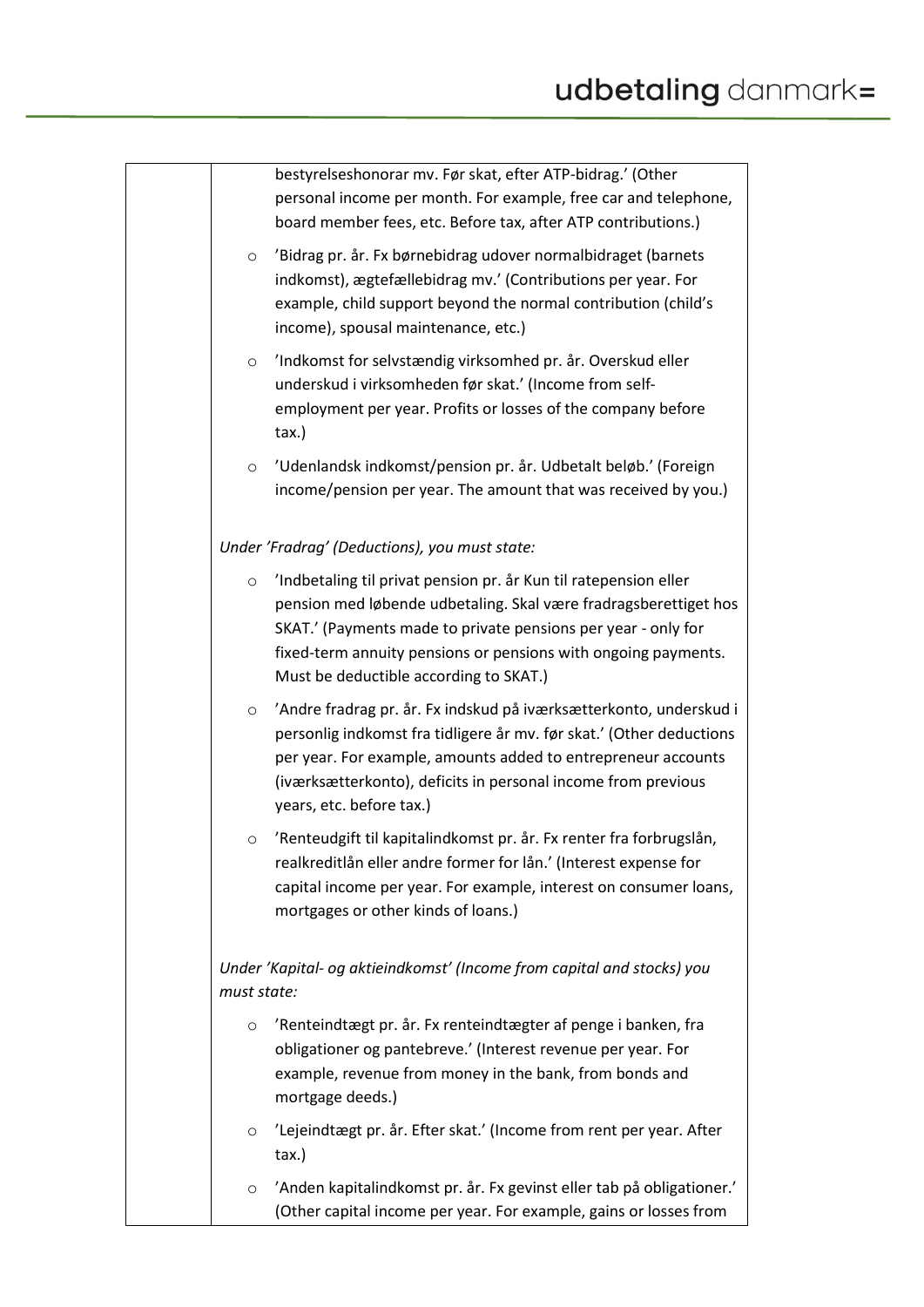| bonds.)                                                                                                                                                                |
|------------------------------------------------------------------------------------------------------------------------------------------------------------------------|
| 'Aktieindkomst pr. år. Efter skat.' (Income from stocks per year.<br>O<br>After tax.)                                                                                  |
| Under 'Formue og gæld' (Assets and debt) you must state:                                                                                                               |
| 'Indestående i pengeinstitutter' (Deposits in banks, etc.)<br>O                                                                                                        |
| 'Kursværdi for obligationer' (Market value of bonds)<br>O                                                                                                              |
| 'Kursværdi for pantebreve' (Market value for mortgage deeds)<br>O                                                                                                      |
| 'Kursværdi for aktier' (Market value for equities)<br>O                                                                                                                |
| 'Ejendomsværdi' (Property values)<br>O                                                                                                                                 |
| 'Restgæld på lån' (Remaining balances on loans)<br>O                                                                                                                   |
| 'Gæld på boligydelselån' (Debt on rent allowance loans)<br>O                                                                                                           |
| 'Gæld på ejendomsskattelån' (Debt on property tax loans)<br>O                                                                                                          |
| 'Kontanter. Fx en opsparing, der ikke står på en konto i en bank.'<br>$\circ$<br>Cash. For example, savings that are not in a bank account.)                           |
| 'Private tilgodehavender. Herunder tilgodehavender i udlandet.'<br>$\circ$<br>(Private receivables, including receivables from abroad.)                                |
| 'Fast ejendom i udlandet.' (Real estate abroad)<br>$\circ$                                                                                                             |
| 'Værdipapirer. Fx gældsbreve i forbindelse med lån til børn.'<br>$\circ$<br>(Securities. For example, debt instruments in connection with<br>loans given to children.) |
| 'Værdien af biler.' (Market value of cars.)<br>O                                                                                                                       |
| 'Værdien af skibe og andre fartøjer' (Market value of ships and<br>⌒<br>other vessels.)                                                                                |
| 'Egenkapital i virksomheder' (Equity in companies)<br>O                                                                                                                |
| 'Erstatning. Husk at vedhæfte dokumentation.' (Compensation for<br>$\circ$<br>damages. Remember to attach documentation.)                                              |
| 'Værdi af en andelsbolig' (Market value of shared ownership<br>O<br>property)                                                                                          |
| 'Anden gæld. Fx privat gæld.' (Other debts. For example, private<br>O<br>debt.)                                                                                        |
| 'Gæld på ejendomsskattelån' (Debt on property tax loans)<br>O                                                                                                          |
| If you live with others, you must state what the projected income is for<br>those you live with.                                                                       |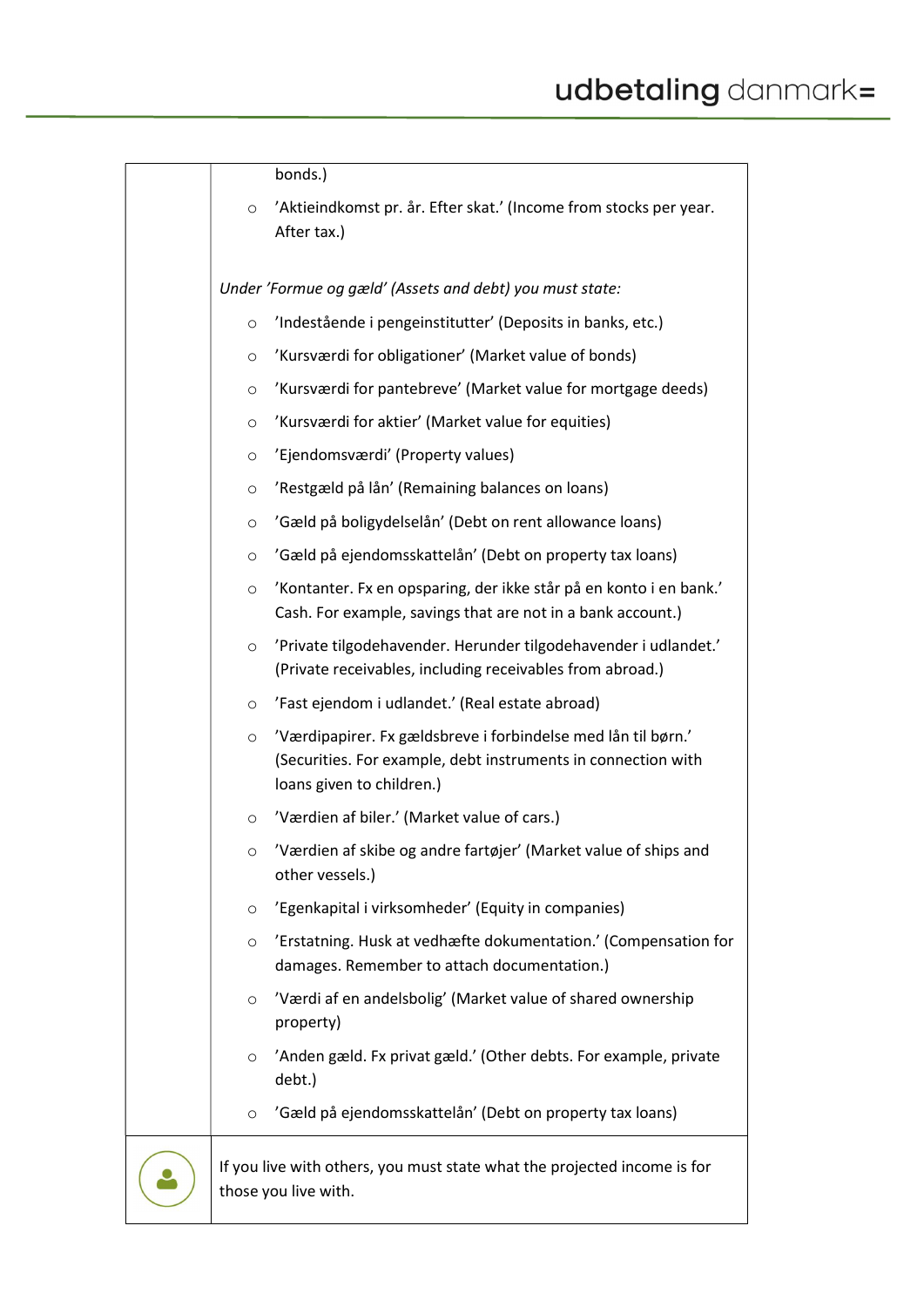| You do so by filling in the same fields under 'Hvad regner du med, at                                                                                                                                                          |
|--------------------------------------------------------------------------------------------------------------------------------------------------------------------------------------------------------------------------------|
| indkomsten for Henrik Rasmussen bliver fremover?' (What do you expect                                                                                                                                                          |
| the income for Henrik Rasmussen to be in the future?)                                                                                                                                                                          |
| Click [Næste] (Next).                                                                                                                                                                                                          |
| Under 'Tilføjelser' you must state if you wish to add anything else. Choose<br>between [Ja] (Yes) or [Nej] (No).                                                                                                               |
| If your answer is yes, then under 'Vælg, hvad din kommentar handler om'<br>you must select what your comment is about. Choose between:                                                                                         |
| [Boligen] (The home)<br>$\circ$                                                                                                                                                                                                |
| [Dokumentation] (Documentation)<br>$\circ$                                                                                                                                                                                     |
| [Formue] (Assets)<br>O                                                                                                                                                                                                         |
| [Indkomst] (Income)<br>$\circ$                                                                                                                                                                                                 |
| [Kontaktoplysninger] (Contact information)<br>O                                                                                                                                                                                |
| [Personer i boligen] (People in the home)<br>O                                                                                                                                                                                 |
| [Årsag til ændring] (Reason for change)<br>$\circ$                                                                                                                                                                             |
| [Andet] (Other)<br>O                                                                                                                                                                                                           |
| Under 'Skriv din kommentar her' you must write your comment.                                                                                                                                                                   |
| Under 'Vedhæft dokumentation' you can attach documentation. You do so<br>by clicking [Tilføj billede eller dokument] (Add image or document).                                                                                  |
| Click [Næste] (Next).                                                                                                                                                                                                          |
| Under 'Bekræft og send' (Confirm and send), you can see a summary of<br>the information you have provided.                                                                                                                     |
| Before you send, you must declare that the information you have provided<br>is correct. At the same time, you consent to Udbetaling Danmark being<br>allowed to retrieve and pass on information that is relevant to the case. |
| You do this by ticking the box at the bottom of the page.                                                                                                                                                                      |
| Click [Send ansøgning] (Send application).                                                                                                                                                                                     |